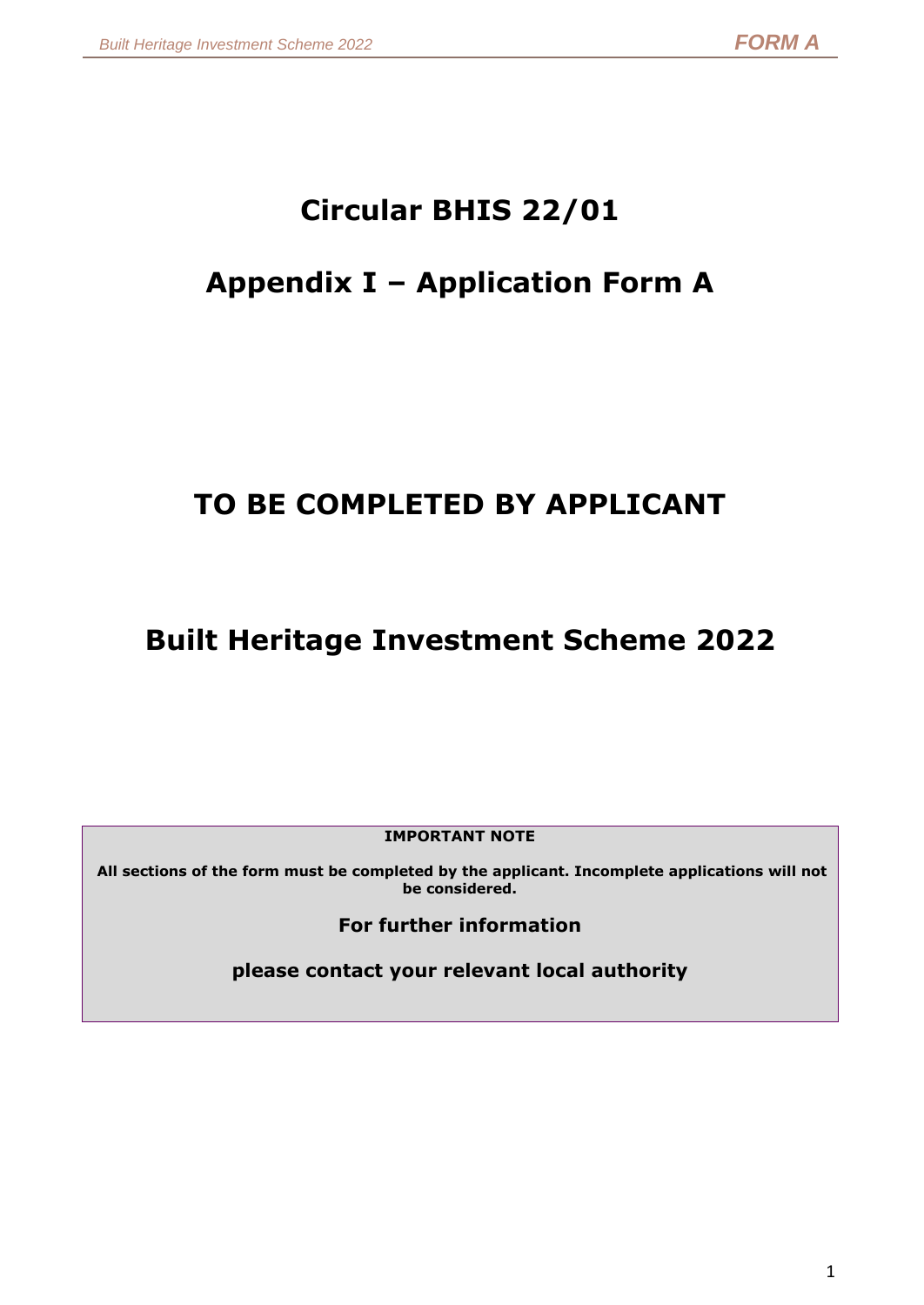#### **PLEASE NOTE THE FOLLOWING BEFORE COMPLETING THIS FORM**

- o **Form A** must be fully completed
- o Please **type** in the relevant information, if possible
- o If handwritten, please use **BLOCK CAPITALS** or ensure script is legible
- o All date entries should be entered in the format **DD/MM/YYYY**
- o If the structure is not presently in use, its last use must be stated in **Section 4**
- $\circ$  If the structure is protected by any legislation other than the Planning Acts (e.g. the National Monuments Acts), this must be stated in **Section 5**
- $\circ$  Where planning permission has been applied for but no decision has been made, or where the decision is under appeal, state this and the date of application or appeal in **Section 6**
- o Where notification is required under section 12 (3) of the *National Monuments (Amendment) Act 1994 (Recorded Monuments)* or under section 5 (8) of the *1987 Amendment Act (Register of Historic Monuments)* details of the date on which the notification was sent to DHLGH should be provided in **Section 6**
- o Where Ministerial consent has been applied for but no decision has been made at the time of application to the Scheme, state this in **Section 6 including the case reference number issued by the National Monuments Service**
- $\circ$  The applicant must outline the total number of estimated days (a day is defined as 8 hours) of employment required for the duration of the project at the application stage in **Section 7**.
- $\circ$  Details of how the cost of the works, other than the amount of funding sought, is to be met must be stated in **Section 8**. The applicant must indicate the matching amount total and the source of matching funds
- $\circ$  The applicant must also indicate any grants, subsidies or assistance from statutory bodies, or sponsorship or assistance from a non-statutory source, received or being sought in **Section 9**. The applicant must also indicate if they have received a determination under Section 482 of the *Taxes Consolidation Act, 1997* (formerly Section 19 of the *Finance Act, 1982*), or are obtaining tax relief under the **Living City Initiative** or under the **Home Renovation Incentive**. If not, the applicant must indicate if they are in the process of applying for a determination or tax relief under *Section 482 of the Taxes Consolidation Act, 1997* (formerly Section 19 of the *Finance Act, 1982*)
- o All proposed works should follow the conservation principles in the Department's *[Architectural Heritage Protection Guidelines for Planning Authorities](http://www.ahg.gov.ie/en/Publications/HeritagePublications/BuiltHeritagePolicyPublications/Architectural%20Heritage%20Protection%20Guidelines%20(2011).pdf)* (2011) and *[Advice](http://www.ahg.gov.ie/en/Publications/HeritagePublications/BuiltHeritagePolicyPublications/)  [Series](http://www.ahg.gov.ie/en/Publications/HeritagePublications/BuiltHeritagePolicyPublications/)* publications. These are available from Government Publications or through any bookshop or to download from: [https://www.buildingsofireland.ie/app/uploads/2019/10/Architectural-Heritage-Protection-](https://www.buildingsofireland.ie/app/uploads/2019/10/Architectural-Heritage-Protection-Guidelines-for-Planning-Authorities-2011.pdf)[Guidelines-for-Planning-Authorities-2011.pdf](https://www.buildingsofireland.ie/app/uploads/2019/10/Architectural-Heritage-Protection-Guidelines-for-Planning-Authorities-2011.pdf) <https://www.buildingsofireland.ie/resources/>
- $\circ$  Bats are protected under the EU Habitats Directive. Any proposed works which may affect bats or their roosts should take cognisance of DHLGH's bat mitigation guidelines. These are available at: [https://www.npws.ie/publications/search?title=bat+mitigation&keyword=&author=&series=All](https://www.npws.ie/publications/search?title=bat+mitigation&keyword=&author=&series=All&year=&x=0&y=0) [&year=&x=0&y=0](https://www.npws.ie/publications/search?title=bat+mitigation&keyword=&author=&series=All&year=&x=0&y=0)
- o Information provided on this form in relation to the structure may be displayed on Department's or LA's website.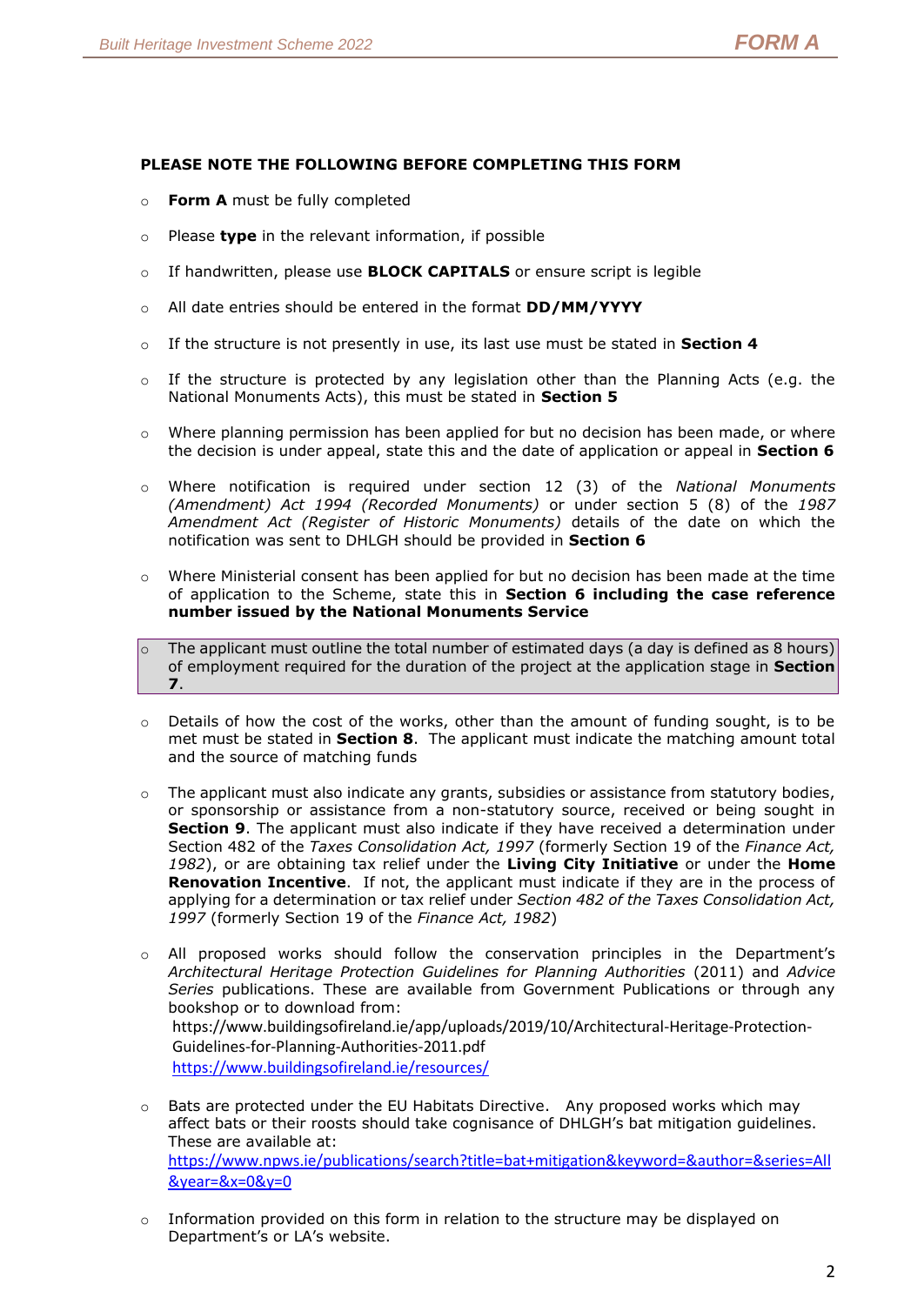## **1. Project Details**

**Please provide a short, concise description of the type of works to be specifically funded under BHIS 2022 below (maximum 25 words)**

## **2. Applicant Details (if owner)**

| Owner's Name:                              |         |        |
|--------------------------------------------|---------|--------|
| Main point of contact (please<br>specify): | $Y/N$ : |        |
| Address:                                   |         |        |
| Telephone/Mobile Number:                   |         | Email: |
| Charity Number: (if applicable)            |         |        |
| Tax Reference Number:                      |         | Date:  |

## **3. Applicant Details (if not owner)**

| Name:                                      |         |        |
|--------------------------------------------|---------|--------|
| Main point of contact (please<br>specify): | $Y/N$ : |        |
| Address:                                   |         |        |
| Telephone/Mobile Number:                   |         | Email: |
| Charity Number:<br>(if applicable)         |         |        |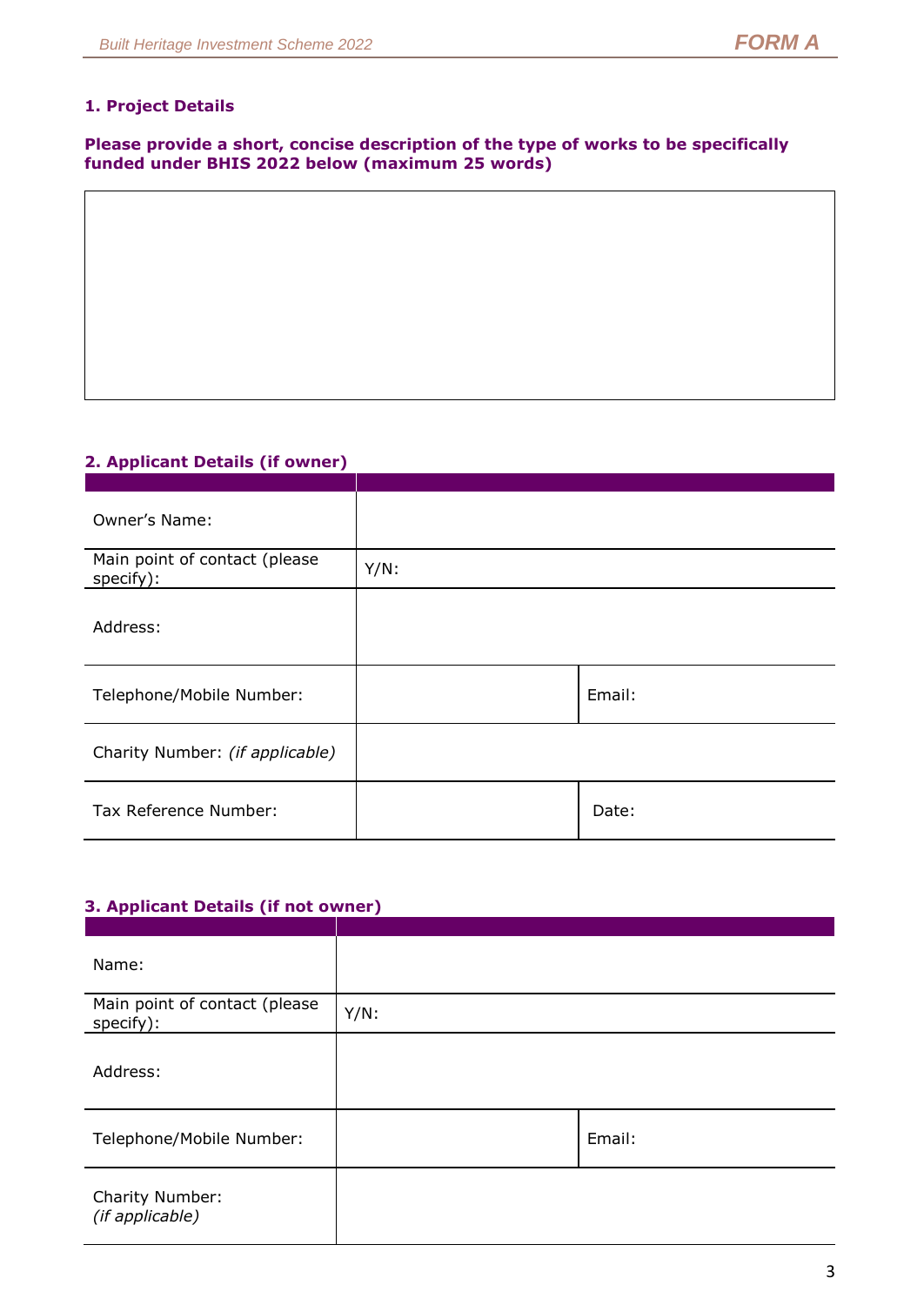| Tax reference Number:                                                                                                          | Date: |
|--------------------------------------------------------------------------------------------------------------------------------|-------|
| Please indicate if the consent<br>of the owner been obtained to<br>apply under this scheme and<br>attach consent to this Form. |       |

## **4. Structure Details**

| Name:                            | Address:                     |
|----------------------------------|------------------------------|
| Year of construction: (if known) | Eircode (must be provided):  |
| Existing use:                    | Proposed use: (if different) |
| Previous use: (if different)     |                              |

## **5. Classification**

|                      |                                                          | Yes or No | If yes: enter registration<br>number |         |
|----------------------|----------------------------------------------------------|-----------|--------------------------------------|---------|
|                      | $(1)$ a protected<br>structure?                          |           | RPS:                                 |         |
|                      | (2) a proposed<br>protected structure?                   |           |                                      |         |
| Is the<br>structure: | (3) subject to the<br><b>National Monuments</b><br>Acts? |           | RMP:                                 |         |
|                      | $(4)$ in an ACA?*                                        |           | Name of ACA:                         |         |
|                      | (5) included in the<br>NIAH?**                           |           | NIAH:                                | Rating: |

\* ACA = Architectural Conservation Area

\*\* NIAH = National Inventory of Architectural Heritage [\(www.buildingsofireland.ie\)](http://www.buildingsofireland.ie/)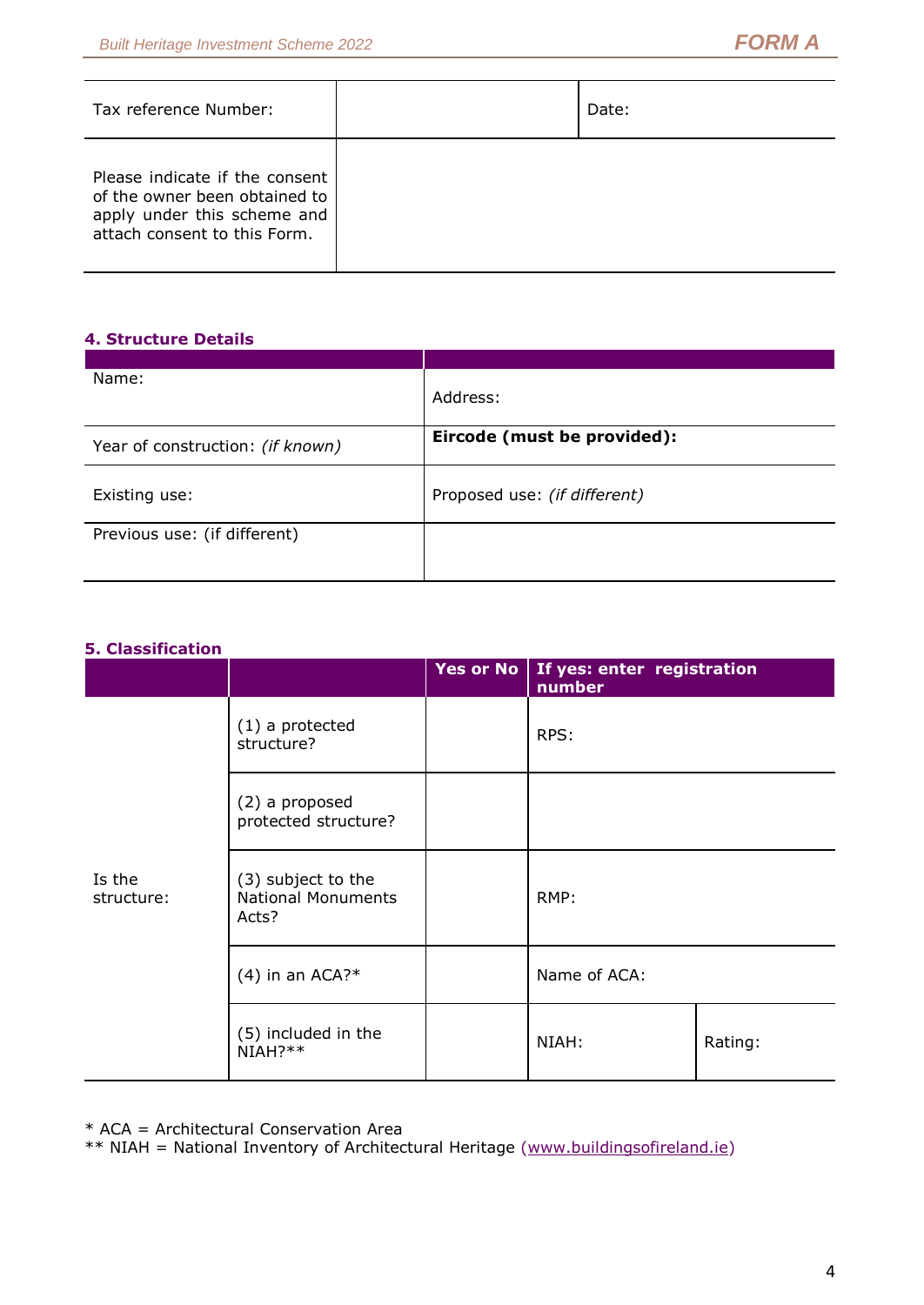## **6. Statutory Notifications**

|                                                                                       | <b>Yes or No</b> | If yes: enter date<br>applied/received |
|---------------------------------------------------------------------------------------|------------------|----------------------------------------|
|                                                                                       |                  | Date applied:                          |
| Do the proposed works require or have<br>they been granted planning permission?       |                  | <b>Planning Status:</b>                |
|                                                                                       |                  | Planning Ref. No:                      |
| the<br>proposed works<br>require<br>Do.<br>notification to the Minister under the     |                  | Date of notification:                  |
| National Monuments Acts?                                                              |                  |                                        |
| proposed works<br>the<br>require<br>Do                                                |                  | Date applied:                          |
| Ministerial Consent or have they received<br>consent under Section 14 of the National |                  | Date received:                         |
| Monuments Act, 1930 (as amended)?                                                     |                  | Reference No:                          |
| Do any other Statutory Requirements<br>apply?                                         |                  | Details:                               |

## **7. Project Summary**

|                                                                                                                                                                                                           | <b>Summary</b> |
|-----------------------------------------------------------------------------------------------------------------------------------------------------------------------------------------------------------|----------------|
| Provide a short description of the<br>proposed works                                                                                                                                                      |                |
| Describe the proposed works in no more<br>than 300 words, in relation to:                                                                                                                                 |                |
| (a) The significance of the structure                                                                                                                                                                     |                |
| (b) The effectiveness of the works                                                                                                                                                                        |                |
| <b>Estimate Employment Benefit of the</b><br>project including:                                                                                                                                           |                |
| Total<br>number of<br>days<br>Ť<br>οf<br>employment required for duration<br>of project for all employees on the<br>project including construction,<br>professional staff and others (1<br>$day = 8$ hrs) |                |
| Types of jobs created for project<br>ii.<br>and traditional craft skills to be utilised                                                                                                                   |                |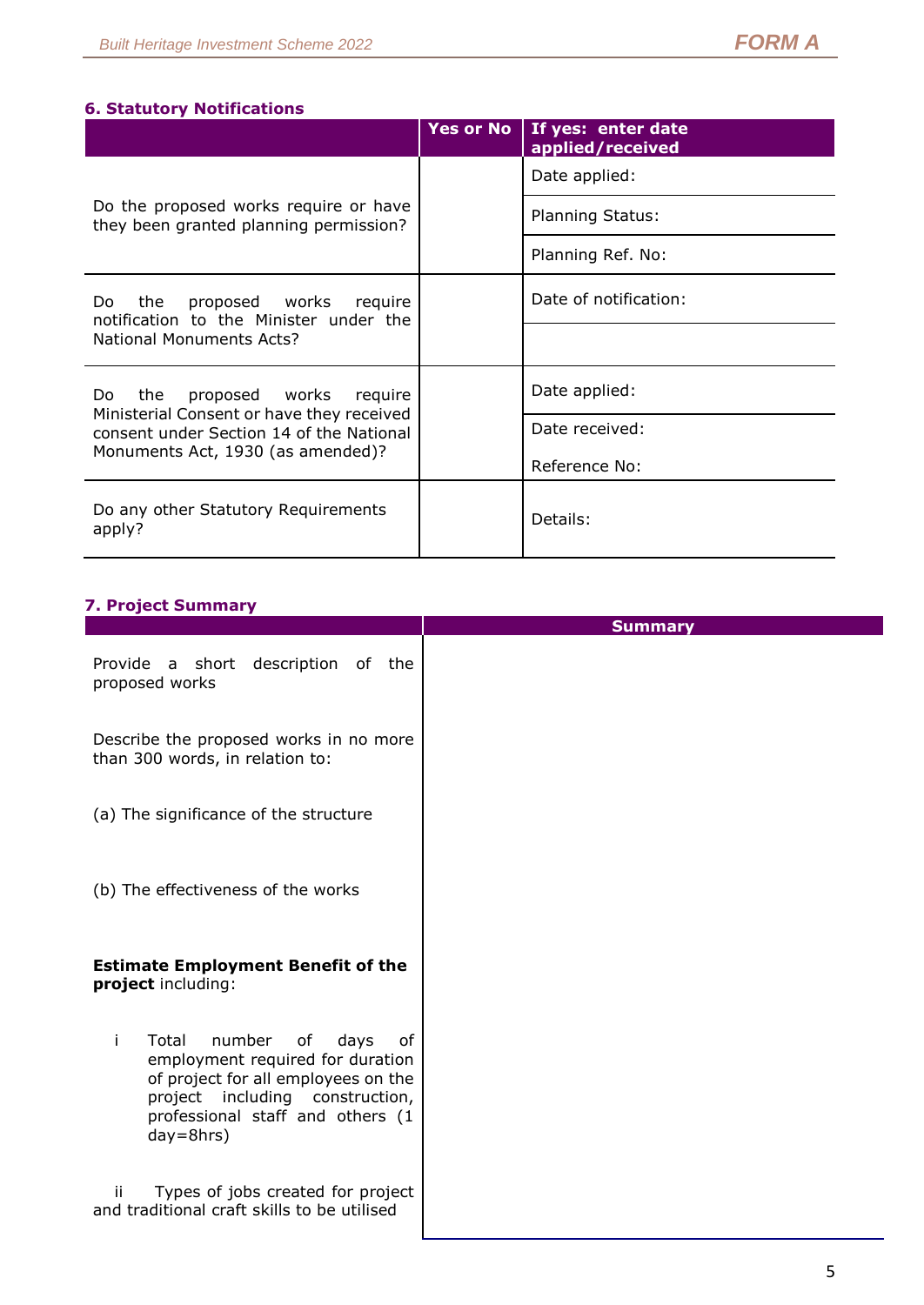| Type and days of training proposed,<br>iii<br>where relevant  |        |         |
|---------------------------------------------------------------|--------|---------|
| Start and finish dates of proposed<br>works? MUST BE PROVIDED | Start: | Finish: |

## **8. Expenditure in relation to proposed works**

| <b>Estimated Total Costs of Works</b><br>for which funding is being<br>sought: | €<br>(excluding VAT) | €<br>(including VAT) |
|--------------------------------------------------------------------------------|----------------------|----------------------|
| Estimated cost of training<br>provision:                                       | €<br>(excluding VAT) | €<br>(including VAT) |
| <b>Estimated Professional Fees:</b>                                            | €<br>(excluding VAT) | €<br>(including VAT) |
| <b>Total funding sought:</b>                                                   | €                    |                      |
| Amount of matching funds:                                                      | €                    |                      |
| Source of matching funds?                                                      |                      |                      |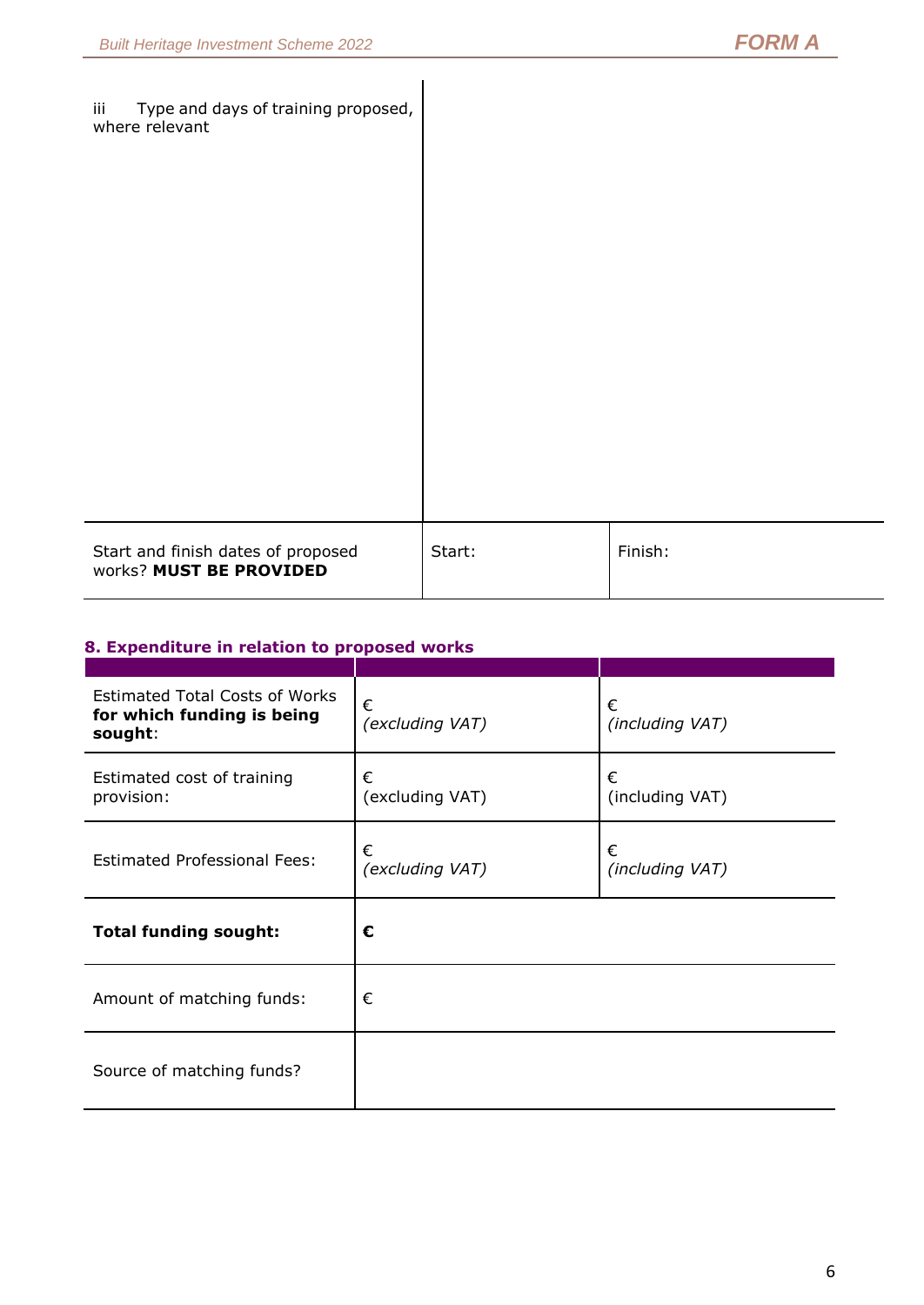#### **9. Other Grants & Reliefs**

| Does S482 determination apply<br>to this structure?*                                                                          |  |
|-------------------------------------------------------------------------------------------------------------------------------|--|
| Have you applied for S482 tax<br>relief?                                                                                      |  |
| Is VAT recoverable?                                                                                                           |  |
| Have you applied for other<br>EU/Exchequer funding/Tax<br>Reliefs e.g. Living City Initiative,<br>Home Renovation Incentive?* |  |
| Have other EU/Exchequer<br>funding /Tax Reliefs been<br>received/refused? **                                                  |  |

\* Section 482 of the Taxes Consolidation Act, 1997 (formerly Section 19 of the Finance Act, 1982)

\*\* This application will be cross-checked with grant data held by other state agencies (such as the Heritage Council and the Department of Housing, Local Government and Heritage) to verify eligibility for funding under this scheme)

## **10. Conservation Professional employed on the project**

| Name:                    | Position/qualification: |
|--------------------------|-------------------------|
| Address:                 |                         |
| Telephone/Mobile Number: | Email:                  |
| Tax Reference Number:    | Date:                   |

## **If necessary, copy this page to include additional conservation professionals**

## **11. Contractors/Tradespersons employed on the project**

#### **Contractor(s)/Tradesperson(s)**

| Name:                    | Position/qualification: |
|--------------------------|-------------------------|
| Address:                 |                         |
| Telephone/Mobile Number: | Email:                  |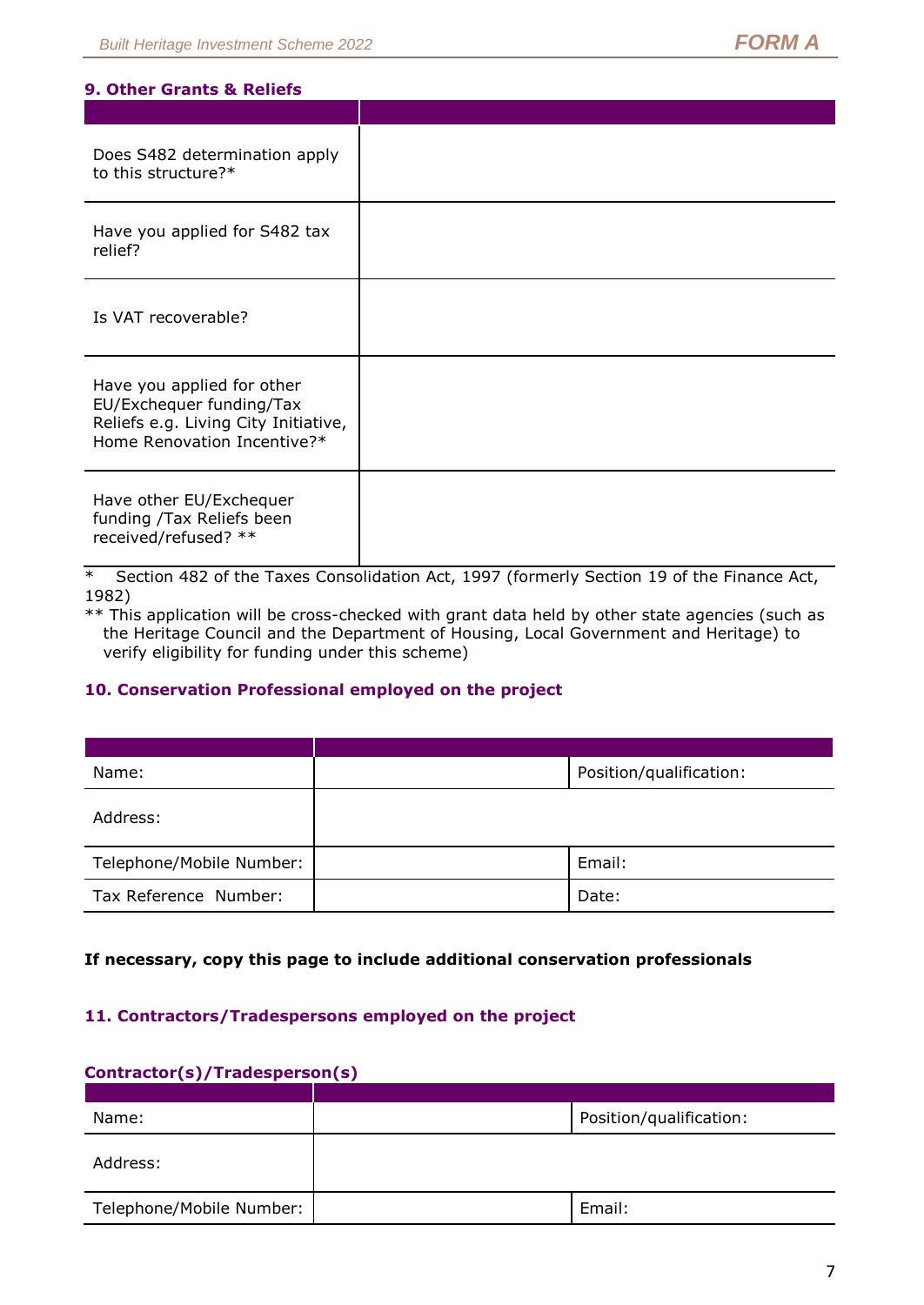| Tax Reference Number:                                                                         |      | Date: |
|-----------------------------------------------------------------------------------------------|------|-------|
| Satisfactory level of<br>subcontractor tax<br>compliance demonstrated:<br>(if applicable) $*$ | Yes: | No:   |

\*see [www.revenue.ie](http://www.revenue.ie/) for further details on tax clearance procedures for contractors/subcontractors

### **If necessary, copy this page to include additional contractors/tradespersons**

## **12. Declaration by Owner/Applicant**

I, the applicant, certify that:

- 1. I understand and fulfil all the terms and conditions of the Built Heritage Investment Scheme 2022
- 2. The information provided in the application form and supporting documents is correct and I will notify the relevant local authority if there is any change in that information
- 3. I am providing at least  $\epsilon$  from my own private resources towards these works
- 4. My tax affairs are in order
- 5. I understand that payment of funds by a local authority under this scheme does not imply a warranty on the part of the authority or the Minister for Housing, Local Government and Heritage in relation to the suitability or safety of the works concerned or the state of repair or condition of all or any part of the structure concerned or its fitness for use.
- 6. I understand that the local authority or the Department of Housing, Local Government and Heritage may make any enquiries that it considers necessary to establish my eligibility for funding under this scheme, and that the local authority's and the Minister's decisions are final.

| Applicant's Signature: | Date: |
|------------------------|-------|
|                        |       |

## **13. Checklist for Owners/Applicants (Insert Yes or No accordingly)**

| The following must be included in all applications to local<br><b>authorities</b>             | Owner<br>Yes/No | Local<br>authority<br>Yes/No |
|-----------------------------------------------------------------------------------------------|-----------------|------------------------------|
| Form A fully completed                                                                        |                 |                              |
| Site location map with location of works clearly marked in red                                |                 |                              |
| Evidence of Tax Compliance                                                                    |                 |                              |
| Written consent of owner for proposed works (if applicable)                                   |                 |                              |
| Method statement attached (if available)                                                      |                 |                              |
| Outline of nature and extent of training to be provided during the<br>project, where relevant |                 |                              |